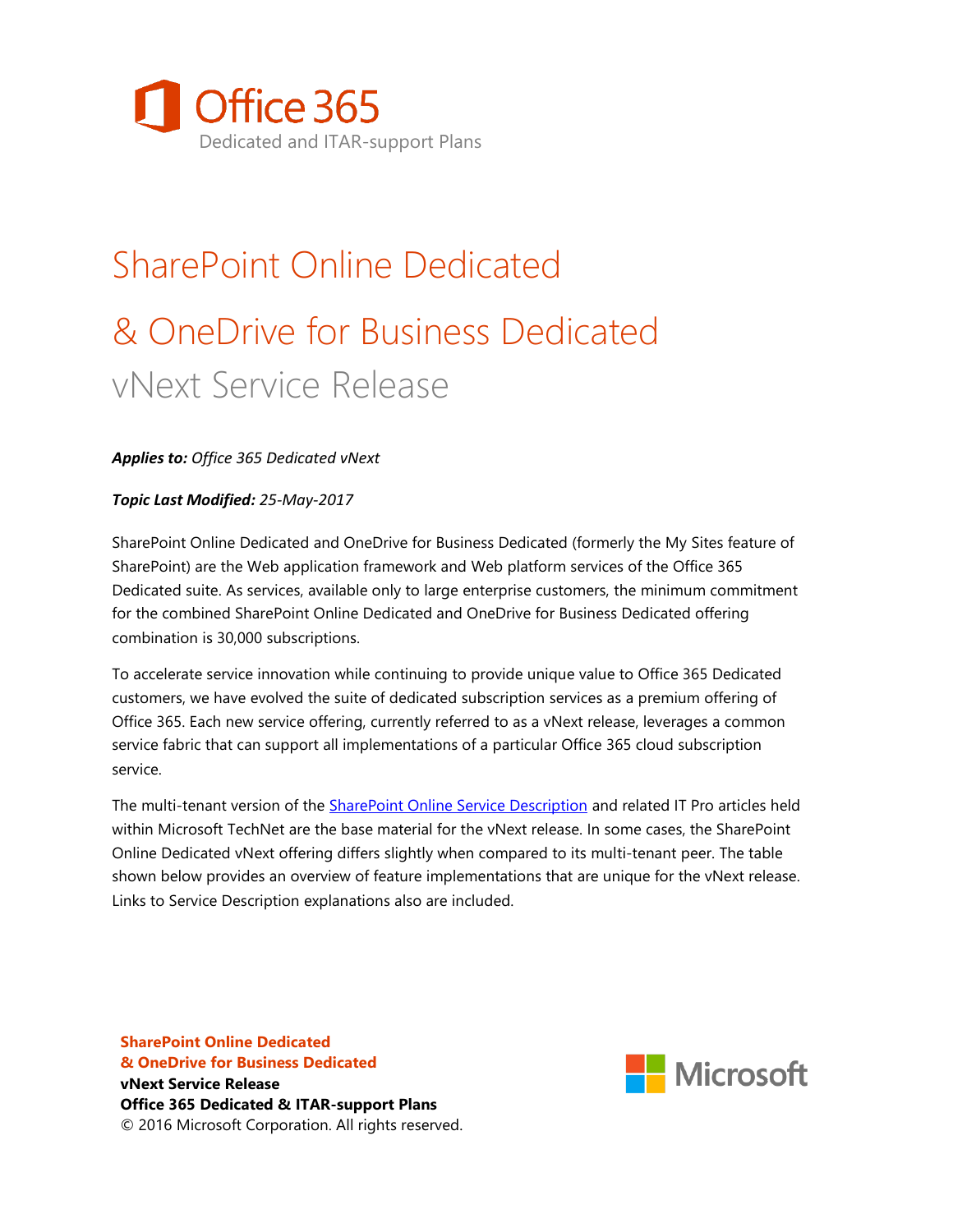

#### **Notes:**

- 1. Since OneDrive for Business is a service that is only provided as part of a SharePoint Online Dedicated subscription, the multi-tenant version of the OneDrive for Business Service Description does **not** apply to the vNext release; all the OneDrive for Business features offered with the vNext release are described in this document.
- 2. SharePoint Online and OneDrive for Business services are provided from a single international hosting region (i.e., North America, Europe, or Asia). If your organization requires support for subscribers based in multiple international regions, we will assist with identifying the optimal hosting region.
- 3. The material presented within this document does **not** apply to the ITAR-support offering of Office 365 for enterprises.

| <b>Feature or</b><br>$ $ Supplemental $\ $<br><b>Service</b> | <b>Multi-tenant</b><br><b>Service Description</b><br><b>Section</b> | <b>Notes</b>                                                                                                                                                                                                                                                                                    |
|--------------------------------------------------------------|---------------------------------------------------------------------|-------------------------------------------------------------------------------------------------------------------------------------------------------------------------------------------------------------------------------------------------------------------------------------------------|
| OneDrive for<br>Business                                     | <b>OneDrive for Business</b>                                        | The text description and link provided to the<br>OneDrive for Business Service Description are not<br>applicable to the vNext release. The SharePoint<br>Online feature characteristics described in this<br>document apply to the vNext offering of OneDrive for<br><b>Business Dedicated.</b> |

### Features and supplemental services

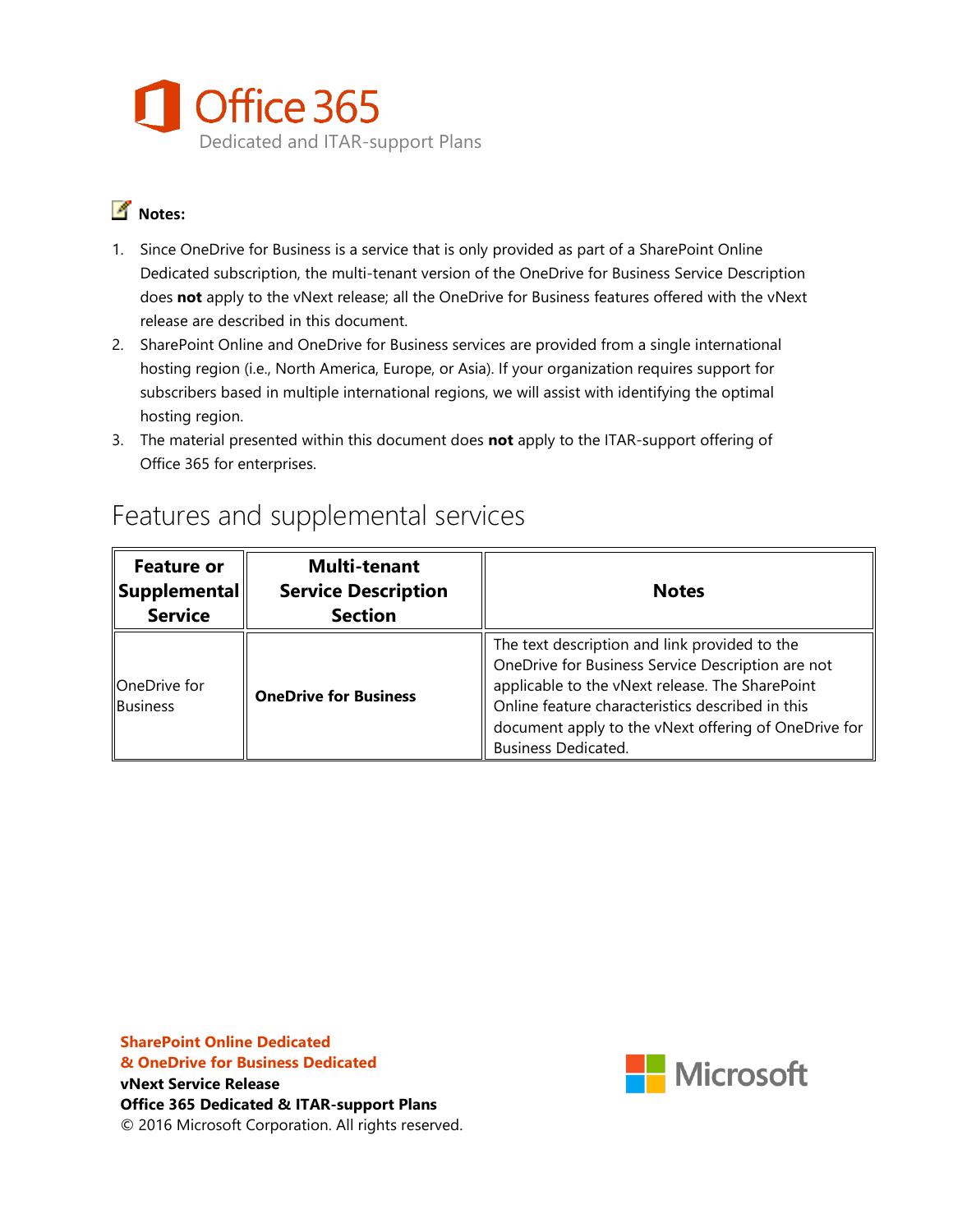

| <b>Feature or</b><br><b>Supplemental</b><br><b>Service</b> | <b>Multi-tenant</b><br><b>Service Description</b><br><b>Section</b>                                                                                          | <b>Notes</b>                                                                                                                                                                                                                                                                                                                                                                                                                                                                                                                                                |
|------------------------------------------------------------|--------------------------------------------------------------------------------------------------------------------------------------------------------------|-------------------------------------------------------------------------------------------------------------------------------------------------------------------------------------------------------------------------------------------------------------------------------------------------------------------------------------------------------------------------------------------------------------------------------------------------------------------------------------------------------------------------------------------------------------|
| <b>Branded URLs</b>                                        | <b>IT Professional</b><br>- (new material relevant to the<br>IT Professional section in the<br><b>SharePoint Online Dedicated</b><br><b>Service Release)</b> | You are offered two vanity URLs - you can choose a<br>custom name for your Team and OneDrive for<br>Business sites. The custom URLs must have the<br>following characteristics:<br>Microsoft follows the standard URI Generic<br>Syntax Rules.<br>SPO D vNext URLs are limited to 3 parts, such<br>as sites.contoso.com.<br>A single root domain is supported (i.e. all<br>$\bullet$<br>URLs should be on contoso.com).<br>Only a single hyphen may be used within the<br>$\bullet$<br>first two sections of the core URL (i.e. spo-<br>sites.contoso.com). |
| eDiscovery<br>Center <sup>1</sup>                          | <b>Content</b><br>-eDiscovery                                                                                                                                | The eDiscovery features offered within SharePoint<br>Online are supported. See Set up an eDiscovery<br>Center in SharePoint Online for additional<br>information.<br>If use of the eDiscovery Center within SharePoint<br>Online also is required to access Exchange Online<br>content, both environments must be using the vNext<br>release.                                                                                                                                                                                                               |
| Site Mailboxes <sup>1</sup>                                | <b>Content</b><br>-Site Mailbox                                                                                                                              | Available only when the Exchange Online Dedicated<br>and SharePoint Online Dedicated environments both<br>are on the vNext release.                                                                                                                                                                                                                                                                                                                                                                                                                         |
| Anonymous<br><b>Access site</b>                            | <b>Sites</b><br>- Public Website (SPO)                                                                                                                       | The public site feature was designed to support small<br>business implementations; it is not intended to<br>support a large, enterprise scale, public site. The<br>feature is not available within the vNext release.                                                                                                                                                                                                                                                                                                                                       |

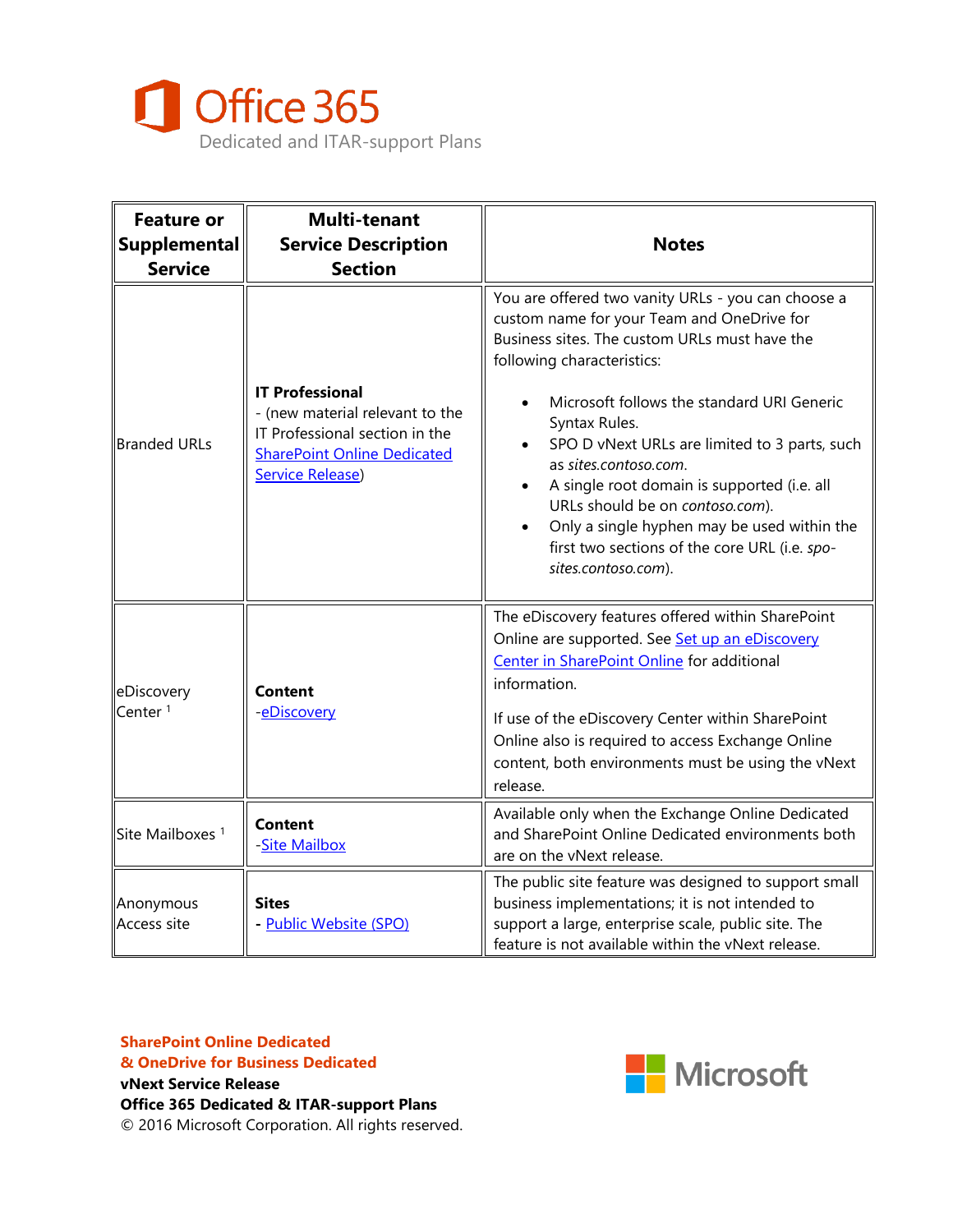

| <b>Feature or</b><br>$ \mathsf{Supplemental} $<br><b>Service</b>                                                                      | <b>Multi-tenant</b><br><b>Service Description</b><br><b>Section</b> | <b>Notes</b>                                                                                                                                                                                                                                             |
|---------------------------------------------------------------------------------------------------------------------------------------|---------------------------------------------------------------------|----------------------------------------------------------------------------------------------------------------------------------------------------------------------------------------------------------------------------------------------------------|
| <b>Work</b><br>Management<br>Service <sup>1</sup>                                                                                     | <b>Sites</b><br>- Work Management Service                           | Available only when the Exchange Online and<br>SharePoint Online environments both are on the<br>vNext release.                                                                                                                                          |
| <b>IPowerPivot</b><br><b>Ifor Excel in</b><br><b>ISharePoint</b><br>lland<br><b>IPower View</b><br>for Excel in<br><b>ISharePoint</b> | <b>Insights</b><br>- Power View<br>- PowerPivot                     | Excel Online rendering of PowerPivot and Power View<br>content in Excel workbooks no greater than 10MB in<br>size is supported. Power View in Excel on Office 365<br>is available but interaction with the Power BI for<br>Office 365 is not applicable. |

<sup>1</sup> The delivery of email messages generated within SharePoint Online Dedicated vNext by alerts and other SharePoint features will be delivered regardless of whether the two services are utilizing the vNext release.

### Interaction with external resources

Several features that involve the use of external resources function differently within the vNext release when compared to the current version of SharePoint Online Dedicated. The table below describes the differences.

| <b>Feature</b>  | <b>Notes</b>                                                                         |
|-----------------|--------------------------------------------------------------------------------------|
|                 | The creation of custom profile properties in SharePoint Online is possible today via |
| Augmenting user | Tenant Administration. Updating the values that reside in any custom User Profile    |
| profiles with   | properties via external data sources can be accomplished via the Client Side Object  |
| custom data     | Model (CSOM). The model provides the flexibility to design the data pipeline that is |
| <b>Sources</b>  | relevant for business scenarios. Profile values can be imported from any data        |
|                 | source and updates to the properties can be set on a schedule as required.           |

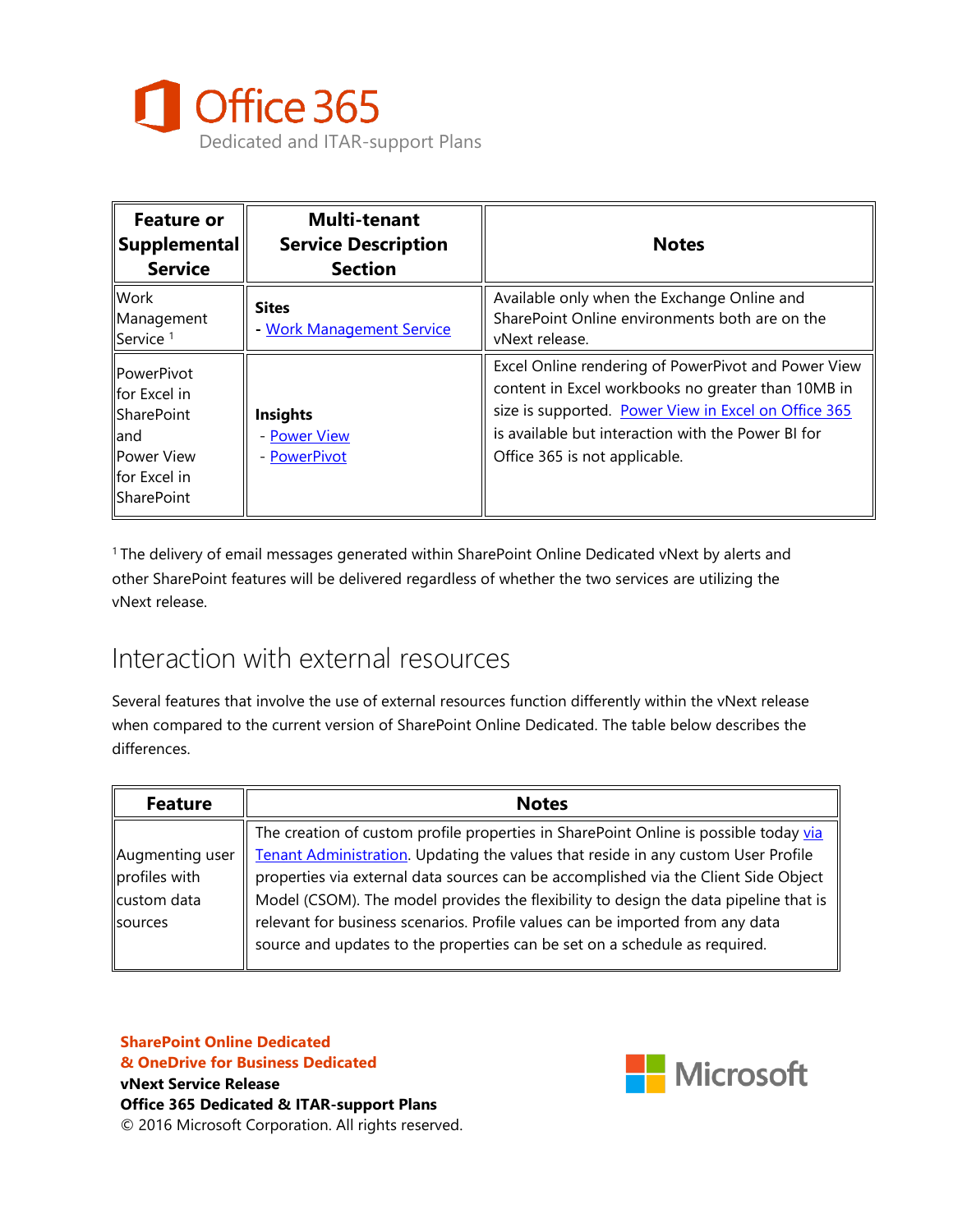

| <b>Feature</b>                  | <b>Notes</b>                                                                                                                                                                                                                                                                                                                                                                                                                                                                                                                      |  |
|---------------------------------|-----------------------------------------------------------------------------------------------------------------------------------------------------------------------------------------------------------------------------------------------------------------------------------------------------------------------------------------------------------------------------------------------------------------------------------------------------------------------------------------------------------------------------------|--|
| Cloud hybrid<br><b>I</b> search | SharePoint Online Dedicated vNext supports the indexing of content sources that<br>are stored on-premises using new connector technology. Content is indexed and<br>searchable from the Dedicated vNext environment in a single set of search results.<br>This feature requires you to manage a service component hosted on-premises that<br>gathers the content to be indexed. For more information, see Learn about cloud<br>hybrid search for SharePoint.                                                                      |  |
| <b>Partner Access</b>           | The Partner Access feature, offered in Dedicated, evolved into a new External<br>Sharing Collaboration feature set for SPO Dedicated vNext, named Business-to-<br>Business Collaboration. Hybrid B2B features include new controls for external<br>sharing, such as restricting sharing to owners only, setting allowlist and denylist<br>configuration, and auditing of sharing and external user actions. For more<br>information, see SharePoint Business to Business Collaboration: Extranet for<br>Partners with Office 365. |  |